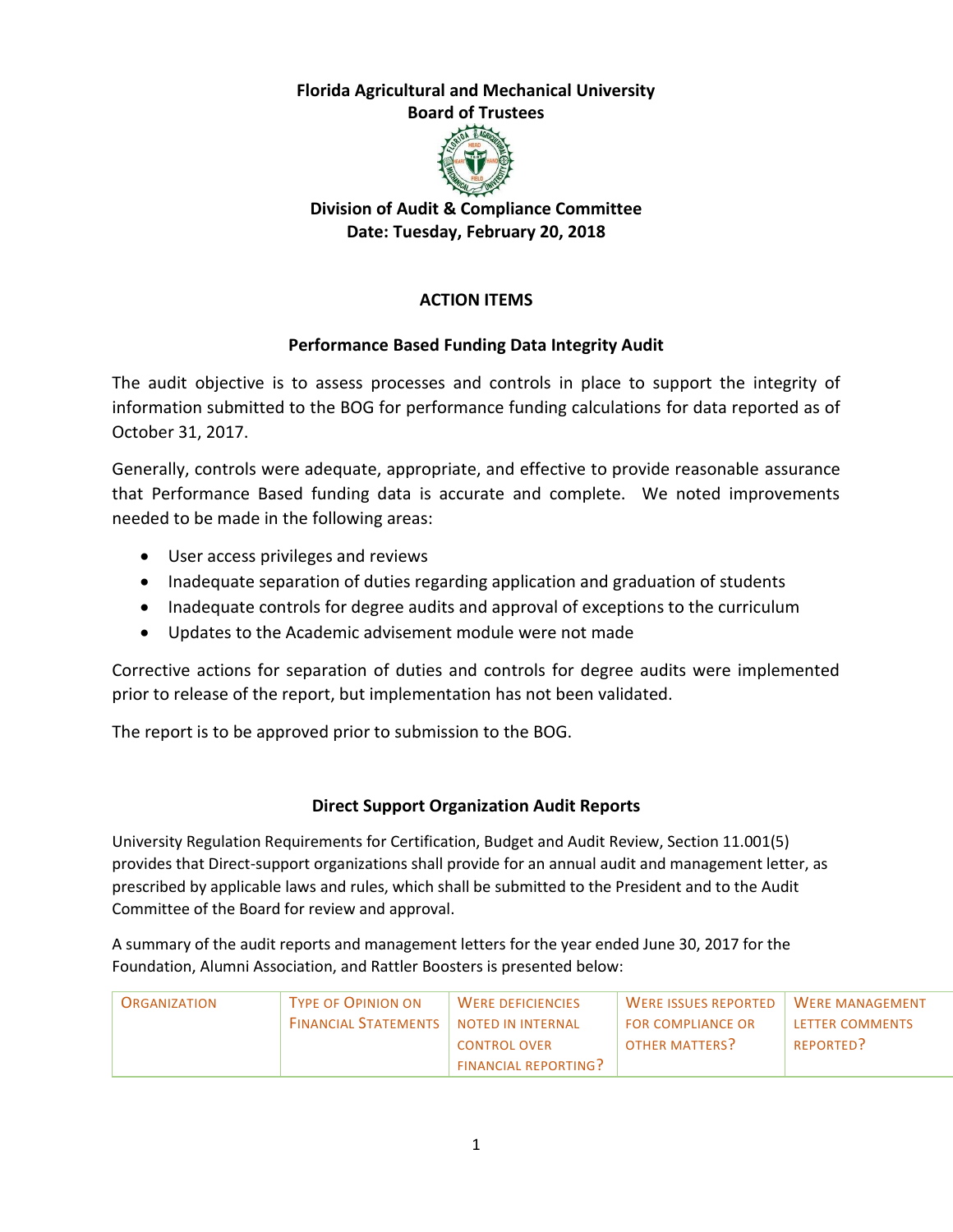| <b>Foundation</b>         | <b>Unmodified</b> | <b>No</b>  | <b>No</b> | Yes |
|---------------------------|-------------------|------------|-----------|-----|
| <b>Alumni Association</b> | <b>Unmodified</b> | Yes        | <b>No</b> | Yes |
| <b>Rattler Boosters</b>   | <b>Disclaimer</b> | <b>Yes</b> | <b>No</b> | Yes |

#### **Below are the summary of management letter comments:**

#### Foundation

- 1) One individual sends requests for transfers of investments to financial institution(s), reconciles bank accounts, and reconciles investment activity accounts, and subsequently prepares the journal entry to record these activities.
- 2) The methodology used to allocate total endowment activity is not used to allocate individual endowment activity.

#### Alumni Association

1) Bank reconciliations were not prepared in a timely manner.

#### Rattler Boosters

- 1) Proper accounting records and supporting evidential matter were not maintained for the Boosters in fiscal year ended June 30, 2017 and information provided may be incomplete. As a result of these matters, the auditors were not able to determine if all transactions incurred during fiscal year ended in June 30, 2017 were recorded.
- 2) The Boosters billed membership dues in the prior year with a portion of the amount billed remaining in the accounts receivables at the end of the prior fiscal year. During the fiscal year ended June 30, 2017, no controls were exercised over the collection of accounts receivables and amounts were, possibly, collected by other university departments. Allowance for doubtful accounts was recorded for the total amount of membership dues receivable at June 30, 2017. The auditors were not able to obtain sufficient audit evidence about the amounts collected for accounts receivable.

Other areas of deficiencies identified included:

- 1) Disbursements
- 2) Minutes
- 3) Deposits
- 4) Homecoming game day parking
- 5) Liability Insurance
- 6) Segregation of Duties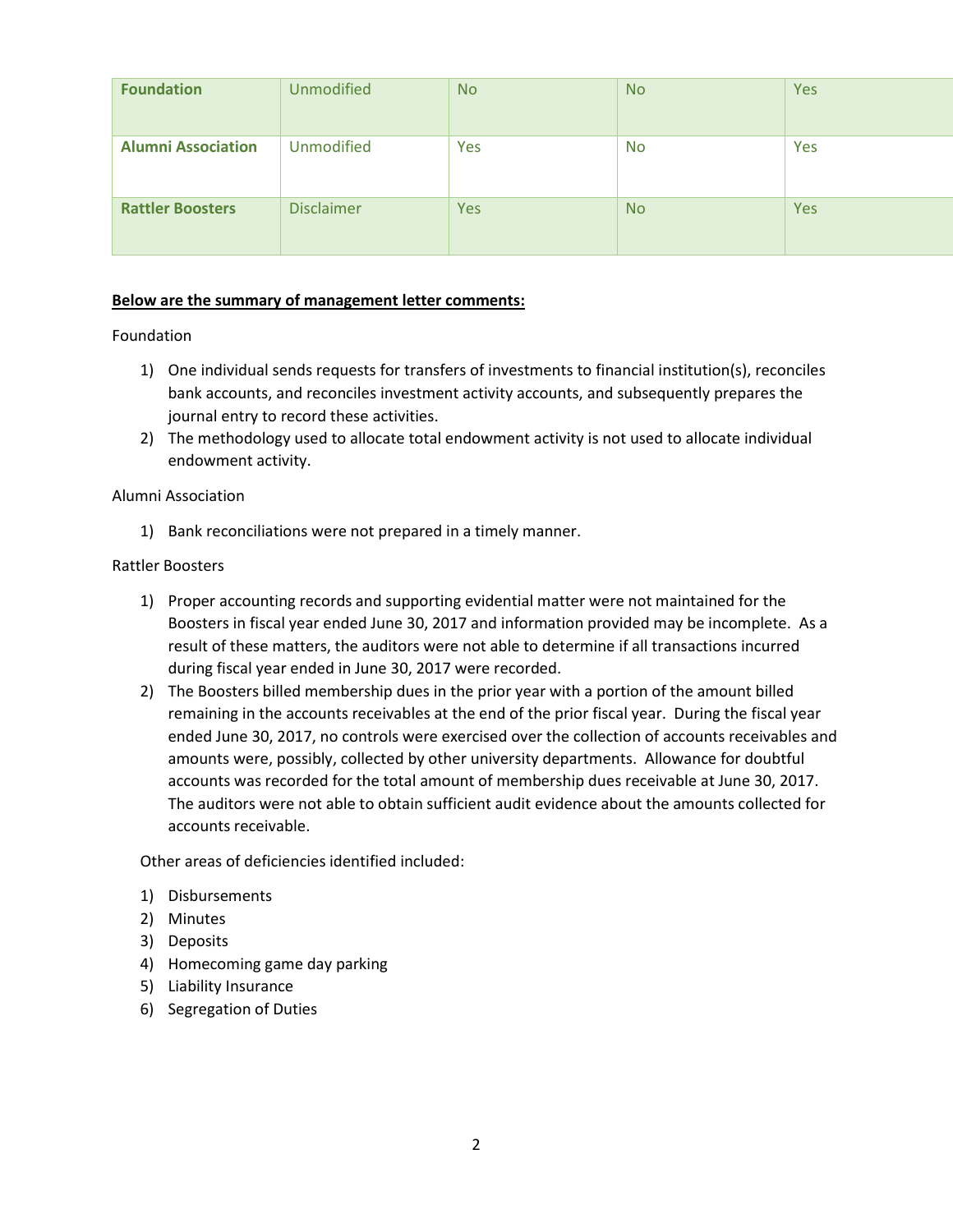## **INFORMATION ITEMS**

### **Update - External Audits**

#### *University's Financial Audit*

The audit report for the audit of the University's financial statements was released on January 30, 2018. The report gave the University an unmodified opinion with no material weaknesses in internal control over financial reporting and no instances of noncompliance reported.

### *Federal Awards Audit*

An exit conference was held on January 29, 2018 regarding the Federal Awards audit performed by the Auditor General as part of the State-wide Single Audit. There were two finding covered: late determination of unofficial withdrawals (1 to 11 days late) and late reporting of enrollment changes. The amount owed to Federal Government is approximately \$1,700.

### *Operational Audit*

The Auditor General is required to perform an operational audit of the university every three years. An operational audit has been scheduled to cover the 2017 calendar year. Anticipated start date is April or May 2018. The scope of activities to be reviewed has not been determined.

### *Response to Joint Legislative Audit Committee*

The University was notified that it is to provide an update to the status and corrective actions taken regarding two findings that have been reported in three consecutive operational audits conducted by the Auditor General. Responses are to be provided by March 12, 2018 for findings related to Textbook Affordability and Athletics Department operating at a deficit. Textbook affordability has been corrected as of the Fall 2017 Term. The Athletics deficit continues and corrective actions are in process.

#### *Forensics Audit of Rattler Boosters*

Preliminary finding were presented at the November 29, 2017 audit committee meeting. The report was distributed to audit committee members. Findings included in the final remained the same as previously presented:

- Bad Debt/Accounts Receivable Irregularities
- Tax Contribution letter Irregularities
- Game Day parking Irregularities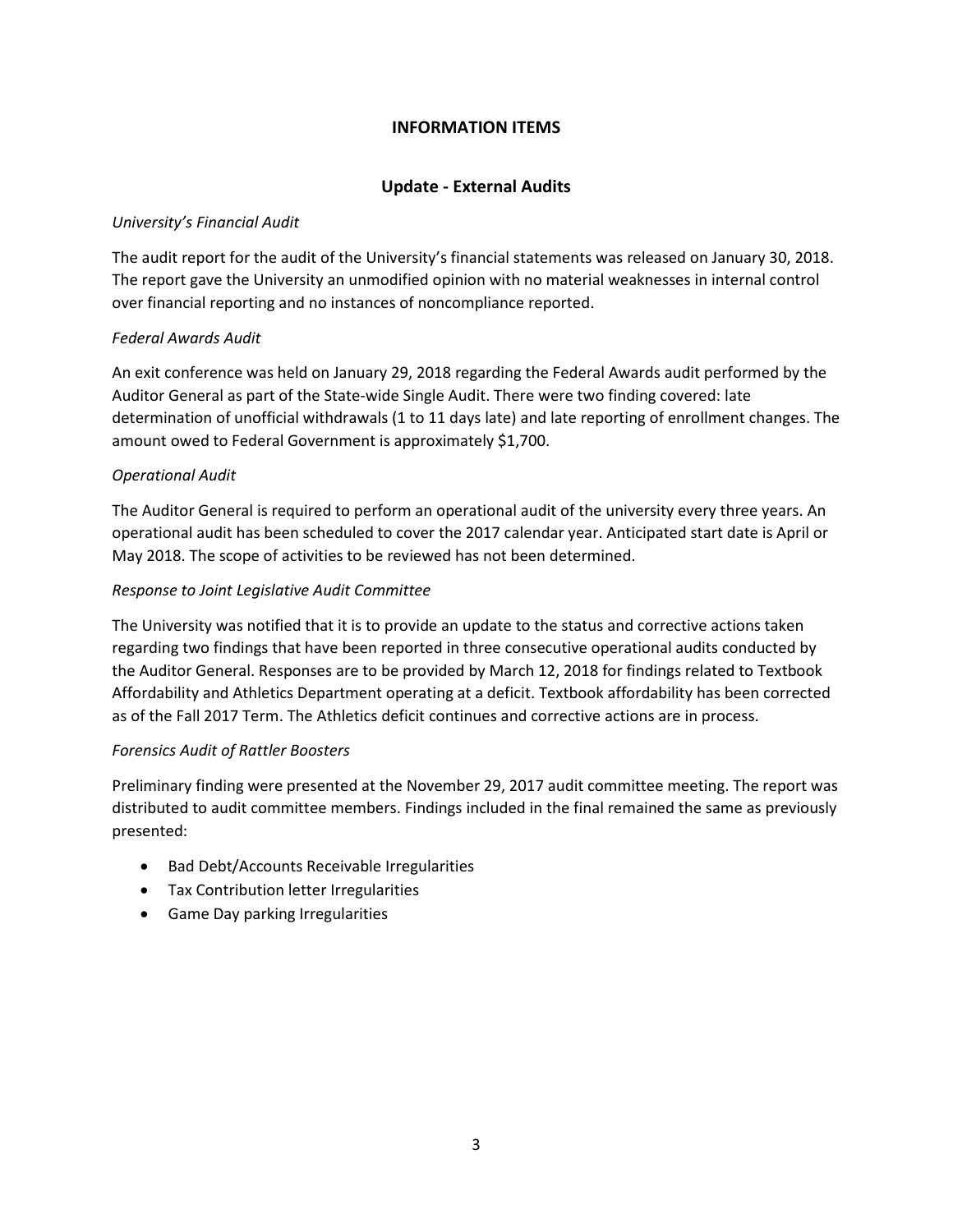## **Report on Status of Prior Audit Findings**

A detailed report of the findings was provided separately. A summary of the status of audit findings is shown below.

|                        | <b>Total Number</b><br>of Open<br><b>Findings</b> |            |                                                         |                                |                                                           |                                                |
|------------------------|---------------------------------------------------|------------|---------------------------------------------------------|--------------------------------|-----------------------------------------------------------|------------------------------------------------|
| <b>Executive Owner</b> | Nov-<br>17                                        | Feb-<br>18 | <b>Partially</b><br><b>Corrected</b><br><b>Findings</b> | Uncorrected<br><b>Findings</b> | <b>Corrective</b><br>actions to<br>be<br><b>Validated</b> | <b>Total</b><br><b>Open</b><br><b>Findings</b> |
| <b>John Eason</b>      | 7                                                 | 10         |                                                         |                                | 9                                                         | 10                                             |
| <b>Wanda Ford</b>      | 11                                                | 6          | $\mathbf{2}$                                            | 2                              | $\mathbf{2}$                                              | 6                                              |
| <b>William Hudson</b>  | 7                                                 | 7          |                                                         |                                | 7                                                         | 7                                              |
| <b>Shira Thomas</b>    |                                                   | 0          |                                                         |                                |                                                           |                                                |
| <b>Rodner Wright</b>   | 5                                                 | 4          |                                                         |                                | 4                                                         | 4                                              |
|                        |                                                   |            | 2                                                       | 3                              | 22                                                        | 27                                             |

## **NCAA Update**

In a Summary disposition dated November 20, 2015, the NCAA imposed penalties for violations of NCAA regulations, including probation from November 20, 2015 through November 19, 2019. Additional penalties and requirements are summarized below:

- Financial Penalty, which was to be applied to compliance-related costs, including adding compliance staff and funding expenses associated with ensuring that the institution is in compliance with requirements for student athletes' medical documentation;
- Having an independent external agency or consultant conduct a review of the athletics compliance program;
- Requiring the athletic director and compliance officials attend NCAA Regional Rules seminars;
- Develop and implement a compliance and educational program;
- Submit a preliminary report to the NCAA setting forth a schedule for establishing the compliance and educational program;
- File annual reports indicating the progress made with the compliance and educational program; and
- Informing prospective student-athletes about the nature of the violations

Currently, the following actions have been taken to address the findings:

- The firm of Bond Shonek & King has been engaged to conduct the review of the athletics program. An initial report was prepared dated September 2016 and a year 2 report was prepared dated September 15, 2017.
- The Athletic Director and compliance officials attended NCAA Regional Rules seminars.